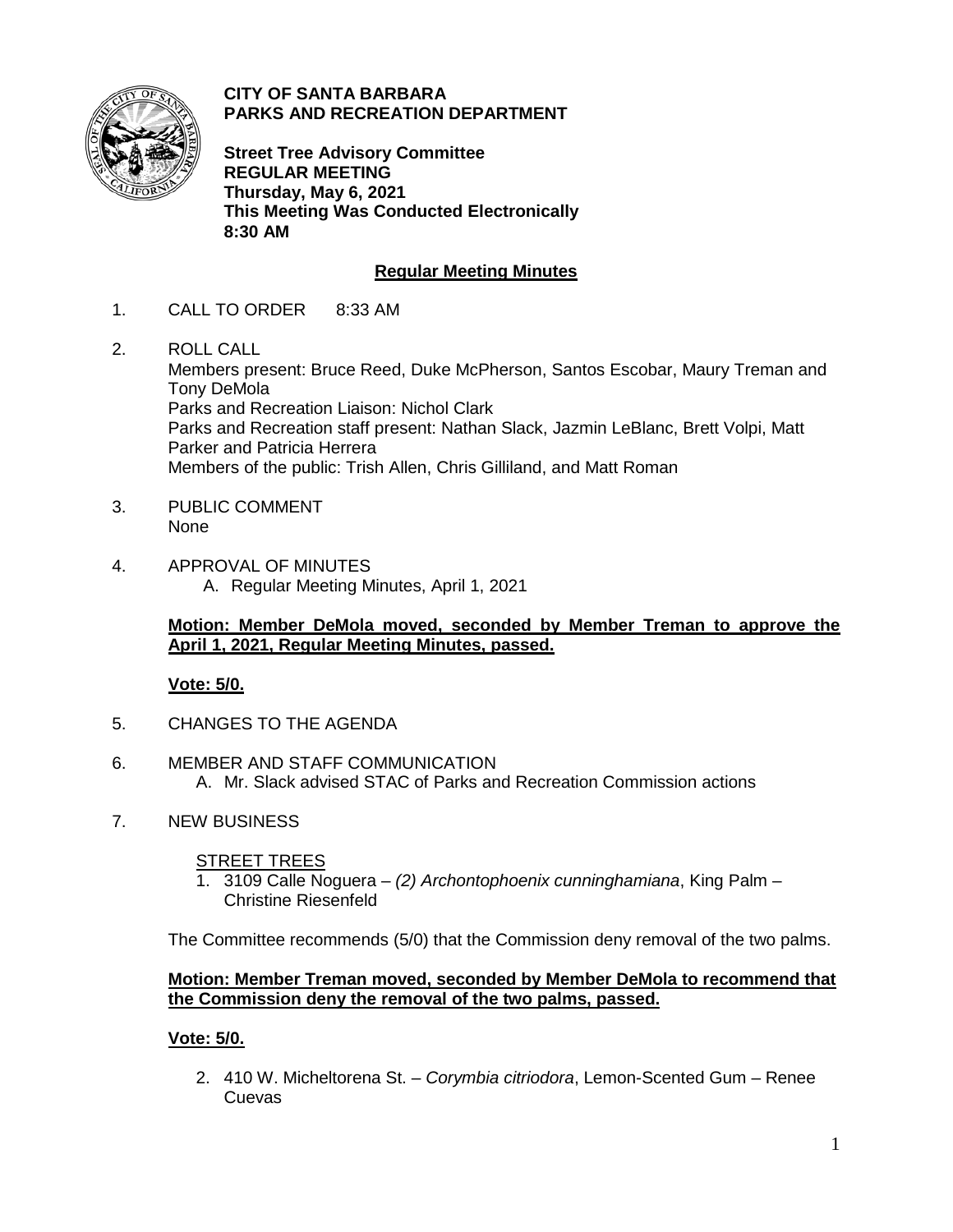The Committee recommends (5/0) that the Commission deny the removal.

### **Motion: Member Treman moved, seconded by Member McPherson to recommend that the Commission deny the removal, passed.**

### **Vote: 5/0.**

3. 433 W. Chapala St. – Archontophoenix cunninghamiana, King Palm – Bob Cunningham

The Committee recommends (5/0) that the Commission approve the removal on the condition the applicant plant a new street tree on Haley Street, in a location approved by the City Arborist.

#### **Motion: Member Treman moved, seconded by Member Reed to recommend that the Commission approve the removal on the condition the applicant plant a new street tree on Haley Street, in a location approved by the City Arborist.**

# **Vote: (5/0).**

### **SETBACK TREES**

1. 425 S. Salinas St. – *(2) Pinus canariensis,* Canary Island Pine – Nicholas Gosnell

The Committee recommends (5/0) that the Commission deny the removals.

### **Motion: Member Treman moved, seconded by Member Reed to recommend that the Commission deny the removals, passed.**

# **Vote: 5/0.**

2. 421 S. Milpas St. – *Phoenix canariensis*, Canary Island Date Palm – Trish Allen

The Committee recommends (5/0) that the Commission approve the removal as requested.

### **Motion: Member McPherson moved, seconded by Member DeMola to recommend that the Commission approve the removal as requested, passed.**

#### **Vote: 5/0.**

- 8. STREET TREE MASTER PLAN
- 9. OLD BUSINESS None

The meeting was adjourned at 9:10 A.M.

Respectfully submitted, Nathan Slack, Urban Forest Superintendent